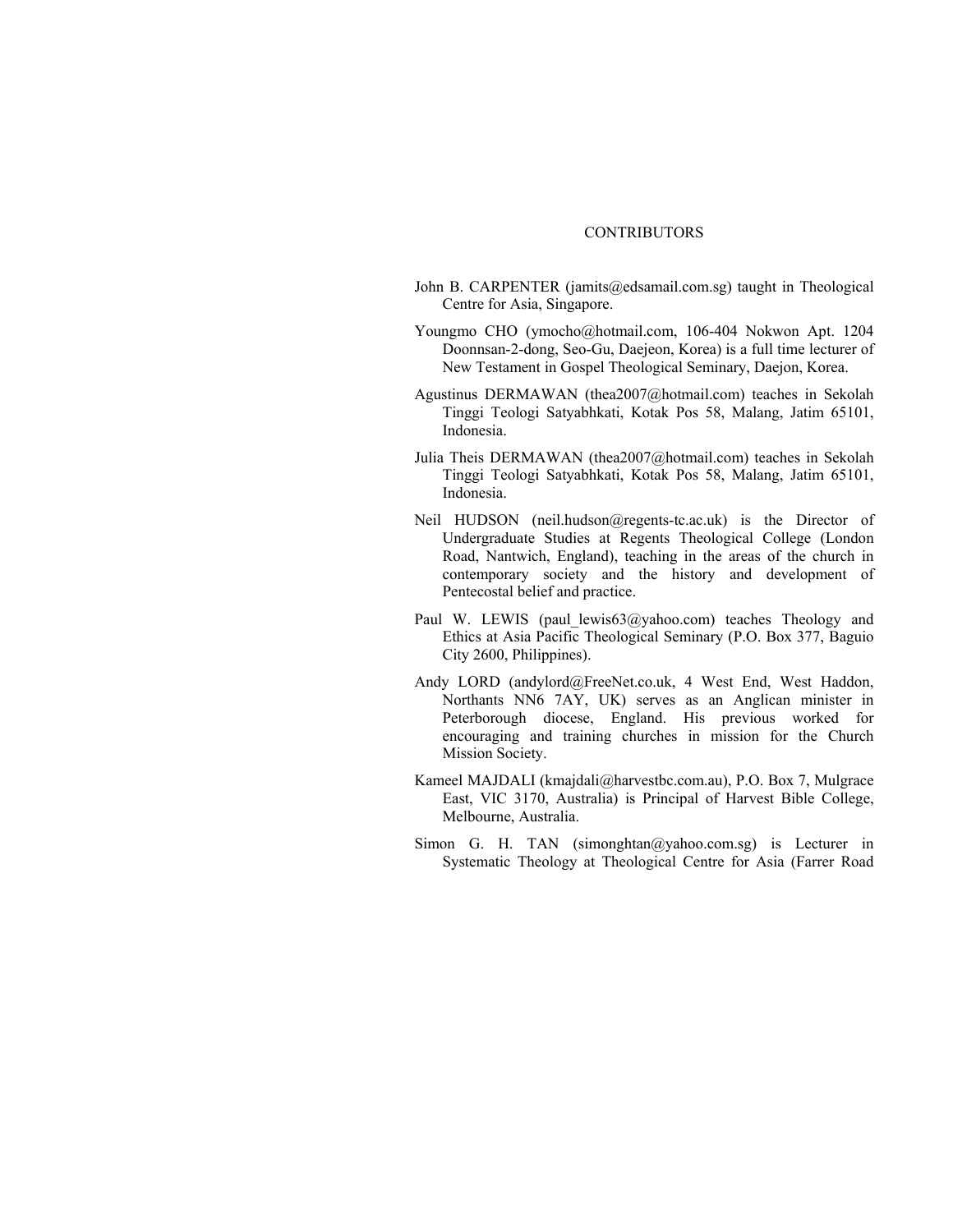PO Box 90, Singapore 912803), and is an ordained minister of the Assemblies of God of Singapore. He is currently undertaking a Doctor of Ministry studies.

William W. MENZIES (wwmenzies@mchsi.com, 2087 S. Celebration Ave., Springfield, MO 65809, USA) is Chancellor of Asia Pacific Theological Seminary, Baguio, Philippines. He also serves as Editor of the journal.